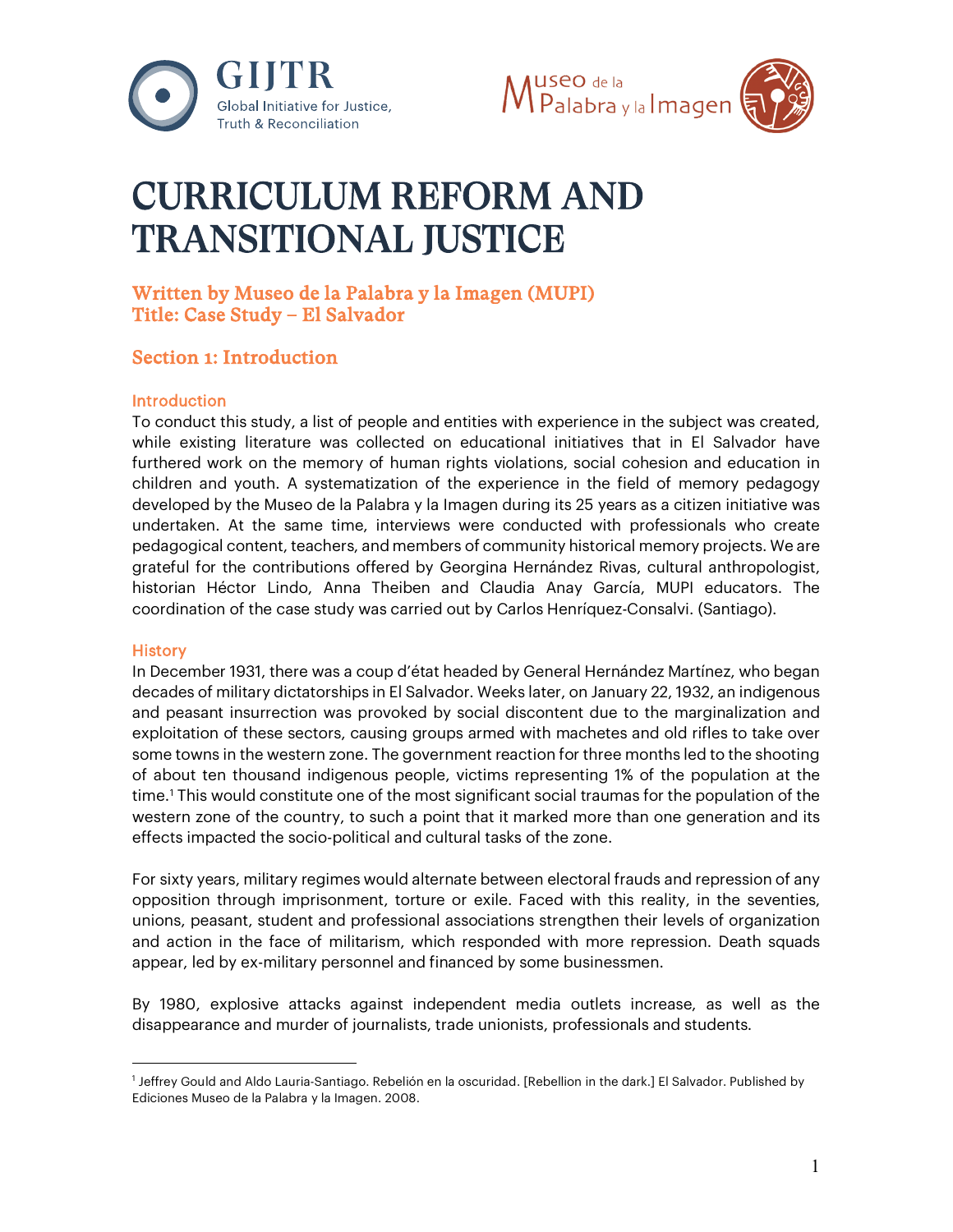



The relatives of the disappeared and political prisoners, particularly the mothers and wives, organized themselves and found support in Monsignor Romero, who established a legal support office in the Archbishopric to accompany the search for these people. Subsequently, this office would become the Legal Protection Office of the Archbishopric, which, under the direction of María Julia Hernández, would handle representative cases of human rights violations that occurred before and during the conflict.

In the absence of a state organization to watch over the interests of the population, Monsignor Oscar Arnulfo Romero, denounced the continuous violations of human rights daily from his pulpit. On March 24 of that year, Monsignor was assassinated while officiating a mass in San Salvador, a magnicide that announced the unstoppable war that would take force with the guerrilla offensive of January 10, 1980, promoted by the five guerrilla forces grouped in the Farabundo Martí National Liberation Front, FMLN.

This internal conflict developed during the cold war and lasted for eleven years. The process was marked by the intervention of the United States, which contributed one million dollars a day in weapons and affairs to the government. Guerrilla attacks on barracks and economic infrastructure are increasing, as well as attacks on municipal authorities in large areas under insurgent control. The army will multiply the massacres against the civilian population, such as the one that occurred in December 1981 in the El Mozote zone, executed by the Atlacatl Battalion and other counterinsurgency units, with a balance of one thousand people killed, including four hundred infantry. During these years of armed conflict, it is estimated that 75,000 civilian victims, and another thousand disappeared.

In 1989, the insurgency launched an offensive that reached the capital and main cities, and fights with a high cost in lives became worse. The Atlacatl battalion penetrates the university premises of the UCA and murders its chancellor and other Jesuit priests.

The demonstration of force by the guerrillas established that a political-military balance had been created between the two sides, and a negotiated political solution gained strength.

The Peace Agreements are signed on January 16, 1992, which covered, among other issues, demobilization and the incorporation of insurgency into political life, dissolution of police corps and counterinsurgency battalions, creation of the National Civil Police, creation of the Office of the Attorney General for Human Rights, guarantees of transparent elections, reforms to the judicial body, and the creation of theCommission of Truth that would investigate the most serious human rights violations.

In the context of the post-war period, various groups of victims and human rights organizations began to mobilize to recover the past, claim the recognition of truth and the restoration of justice. Based on victim identification projects, the collection of memorials, the investigation of massacres, the filing of cases with the Inter-American Court of Human Rights or the exhumation of common graves, these citizen groups opened a space that eventually allowed the revocation of the amnesty law in July 2016.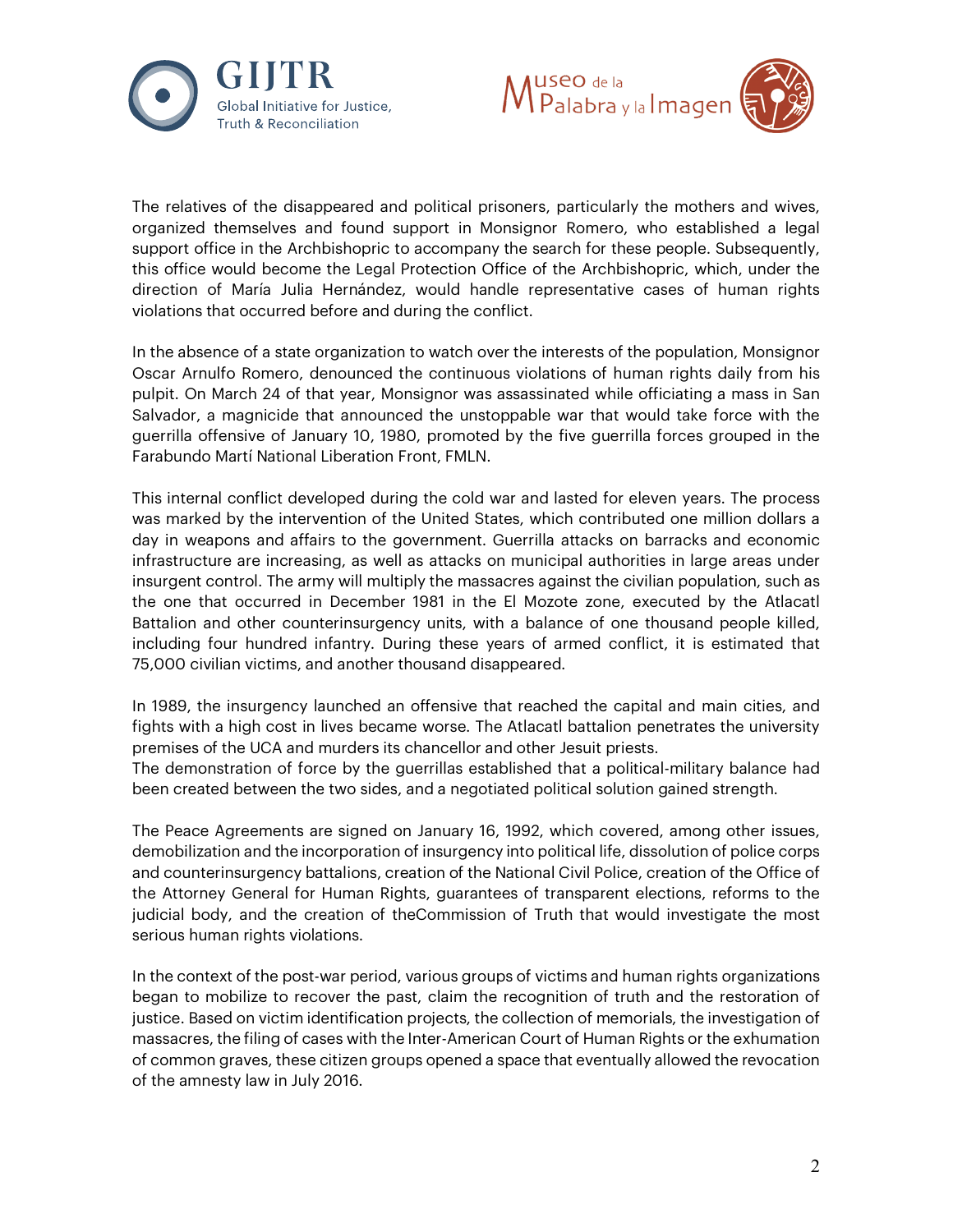



## The Education System and The School Curriculum before the Reconciliation-Oriented Reforms

During the decades of military dictatorships, what Mneesha Gellman called "silence in the classroom" was maintained in relation to the study of traumatic historical events in Salvadoran society. The extermination of thousands of indigenous people during the events of 1932 was interpreted by the official history, written by the "victors", based on the concealment of the socioeconomic causes of the insurrectional uprising. Historical archives were hidden to impose the official narrative that established the application of a bloody repression as a triumph over the international communist conspiracy. This issue, as well as others related to the recent history of human rights violations, would remain for decades as a taboo for sectors of society and especially for the Salvadoran education system. In spite of this official restriction, there were teachers or other social actors who personally developed these topics from another approach and tried to give a version opposed to the official version, such as the literary work of Roque Dalton and other writers, who approached the topics and offered the population an alternative version to the one proposed by the official programs.

#### Pathways and Processes Towards Reconciliation.

One of the most relevant moments in the management of the memory of the armed conflict was the work developed by the Truth Commission, called "From madness to hope: El Salvador's twelve-year war." The report was released on March 15, 1993, two years after the signing of the Peace Agreements that ended 11 years of internal armed conflict. The Commission received direct testimony in relation to 7,000 victims. From all these complaints, a list of 13,569 cases was drawn up, from which the Commission selected 32, considered exemplary of the patterns of violence of the contending parties, the Armed Forces of El Salvador, the Death Squads and the FMLN guerrillas. Among these cases were the assassination of the Archbishop of San Salvador, Monsignor Óscar Arnulfo Romero in 1980, attributed to the action of death squads; as well as the massacre of peasants known as the El Mozote Massacre and the murders of 6 Jesuit priests in 1989, attributed to the action of Armed Forces units; as well as the extrajudicial executions of mayors and members of the government attributed to FMLN guerrilla militias. Five days after the Commission presented its report, the Legislative Assembly approved the "General Amnesty Law for the Consolidation of Peace", which established a blanket of impunity that persists to date and against which many civil organizations maintain a constant struggle.

In the absence of public policies that would effectively contribute to the management of the war-peace transition, civil society created organizations to address this "unrecognized need", which ranged from individual traumas, disintegrated families, missing children, to migration and increased violence. That is why they focus their efforts on the process of "managing healing": physical or emotional rehabilitation, attending to the trauma generated by the experiences, reconstructing physical spaces (educational and productive projects, medical care, etc.) and documenting or recording these memories, all of these initiatives are based on this "unacknowledged need - individual or collective" by political-economic power players in the post-war period.

From various ideological signs, we have tried to reinterpret history to the best of the political interests of the present. This task is facilitated in part by the aforementioned impunity that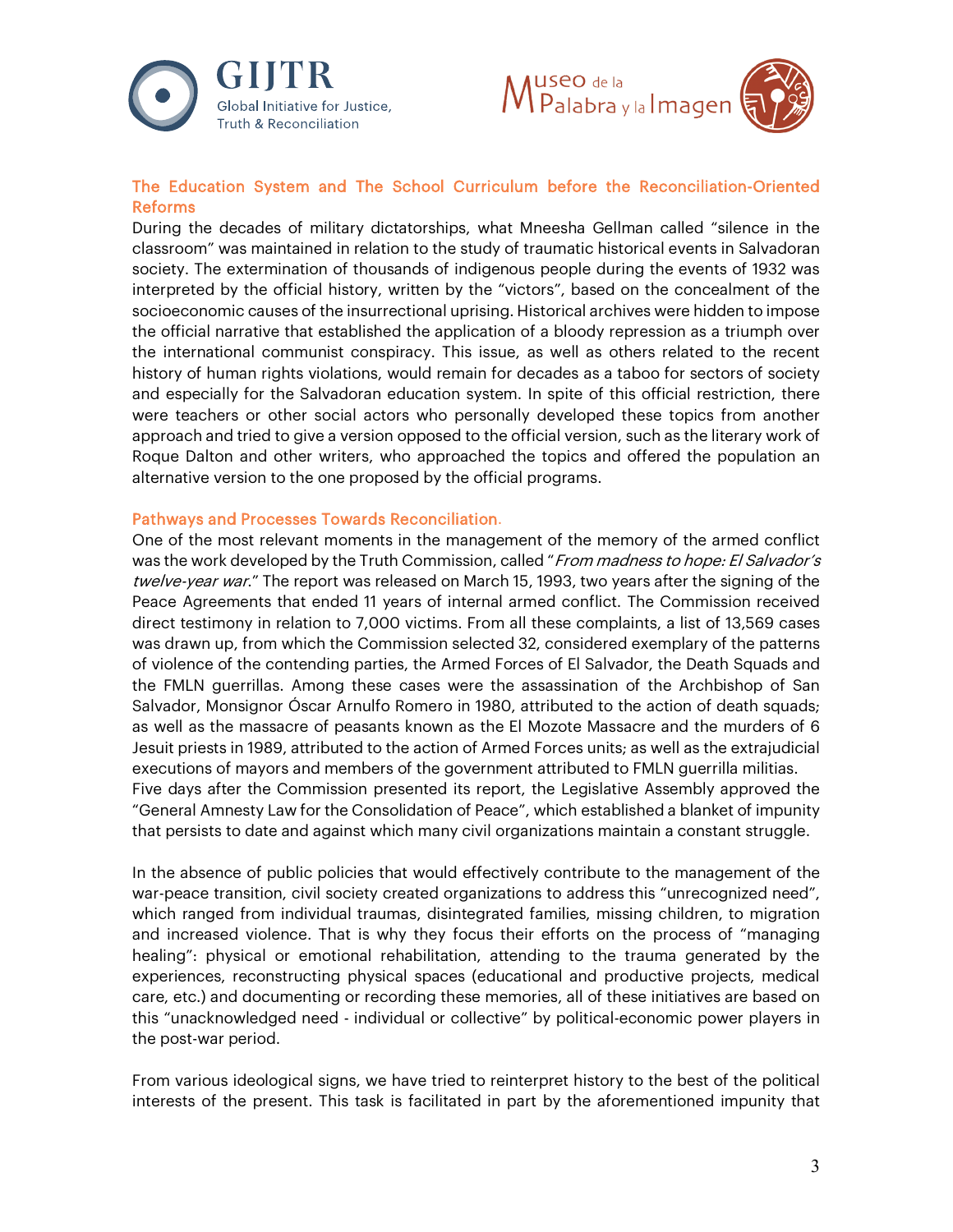



emerged from the amnesty law. The inability of the judicial system to deliver justice has left the historical field of civil war open to a range of interpretations made at convenience.<sup>[2](#page-3-0)</sup> The tenacious struggle of the victims' associations achieved that, after 23 years of approval, the Supreme Court of Justice, in July 2016, declared "unconstitutional" the Amnesty Law which had prevented the prosecution of those implicated in war crimes during the 1980-1992 conflict).

Four years later, in February 2020, the Legislative Assembly approved the "Special Law of Transitional Justice, Reparation and National Reconciliation" which was strongly rejected by the associations of victims of the civil war (1980-1992) and criticized by various organizations, international organizations, and the president's veto. By the end of 2021, the law was still frozen.

On August 31, 2021, the Legislative Assembly approved a law that automatically retires judges and prosecutors over 60 years of age. Among the hundreds of suspended judges is Jorge Guzmán, who conducted the trial against 15 military perpetrators of the massacres of El Mozote. The president of the Court of Justice declared that the trial would "start from scratch."

## Section 2: Reforms and Innovations

The Role of Teaching History in the School Curriculum in the Post-Conflict Context and Curricular Reforms.

In the first years of the post-war period, the Ministry of Education implemented the "Solutions Program", which according to anthropologist Robin De Lugan<sup>3</sup> was based on universal values inherited from international projects; but they were far from understanding the recent history of the country by the post-war generation. The author focuses her analysis on the deconstruction initiatives of "cultural identity" and "national identity" included in the central curriculum of El Salvador's educational system. There was a total annulment of the peace and reconciliation process, instead they tried to impose moral values, without any link to the recent period of the armed conflict or the transition stage in which it entered.

In 1993, the Ministry of Education introduced a reform in the curriculum and published two volumes of National History[4.](#page-3-2) This reform opened a space to address recent history by including in the curriculum the dictatorial periods of the  $20<sup>th</sup>$  century, and events such as the indigenous insurrection of 1932, the bloody massacres and successive repression, the women's suffrage movement, the military regimes and the emergence of the popular movement in the 1970s, the prelude to the war. It also includes the peace process and the first period of democratic elections. This reform encourages civil society initiatives to generate publications and audiovisuals, as complementary material for the development of these themes in the

<span id="page-3-1"></span><span id="page-3-0"></span><sup>&</sup>lt;sup>2</sup> Popkin, Margaret. (2000). Peace without Justice. Obstacles to Building the Rule of Law in El Salvador. University Park <sup>3</sup> De Lugan, Robin, (2012). Museos, Memoria Social y Nación Justa. Revista Identidades [Identities Magazine] #3. El Salvador.

<span id="page-3-2"></span><sup>4</sup> Historia de El Salvador [History of El Salvador], 2 vols. (San Salvador: Ministry of Education, 1994). Authors: Knut Walter Patricia Alvarenga, Paul Amaroli, Jorge Cáceres. Cristina Eguizábal, José Antonio Fernández, William Fowler, Aldo Lauria, Héctor Lindo-Fuentes, Oscar Edgardo Melhado, Rebeca Panameño.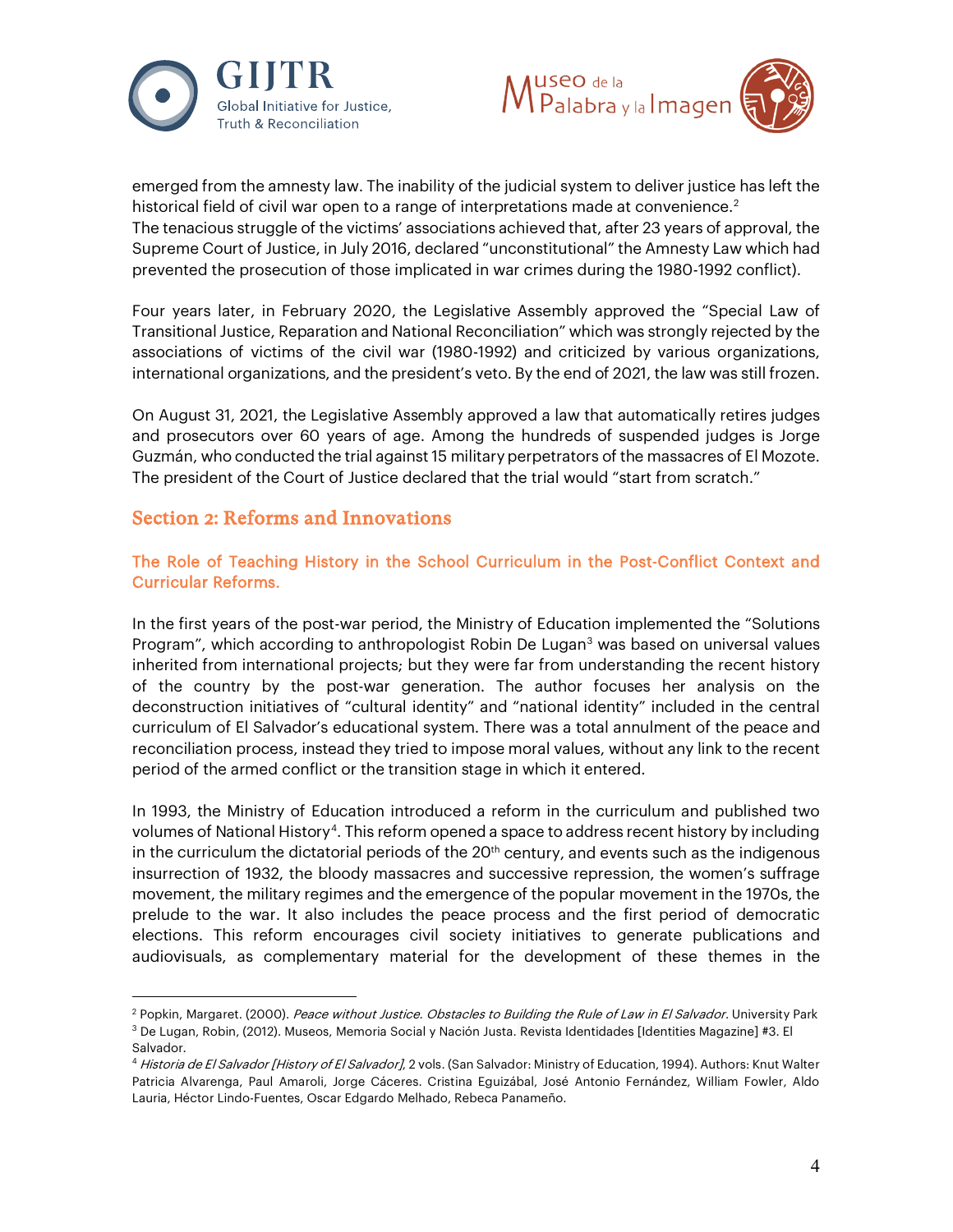



classrooms. This textbook can be accessed at: https://www.mined.gob.sv/descarga/cipotes/historia\_ESA\_Tomol\_0\_.pdf

When the FMLN, the former guerrillas, came to power in 2009, some sectors hosted the hope that the state body CONCULTURA would become a Ministry, elevating the culture to a greater dimension. But instead, CONCULTURA was transformed into the Secretariat of Culture of the Presidency, that is to say, its autonomy was put at risk by depending directly on the president of the republic, with the risks that any critical approach entails. In this period, in terms of public policies, dispersed and unplanned initiatives were developed. For example, through Decree 204, sites where human rights violations took place, such as the El Mozote Massacre (Morazán) and Las Aradas (Chalatenango) are declared "Cultural Heritage Sites" under the so-called Program for the Reparation of Victims of Serious Human Rights Violations Occurring in the Context of the Internal Armed Conflict. (Presidency of El Salvador. 2013). However, a formally defined memory policy continued to be lacking.<sup>5</sup>

## Informal Educational Initiatives Aimed at Promoting Narratives of Truth, Non-Repetition, Peace and Reconciliation

The peasant communities that lived in exile in refugee camps during the war, and later repopulated their former territories, are providing a significant contribution to the task of passing on to new generations the memories of past atrocities. The repopulated communities base their cultural practices on commemorations, rituals and pilgrimages, which take the form of museums and memorials, such as the museums of San José Las Flores, Perquin or Arcatao. Intangible elements have been generated: a network of local cultural practices that, in addition to its employer festivities or national commemorations, has incorporated new festivities linked to places of memory. The celebrations in situ in the places of massacres include rituals and pilgrimages to their memory. These communities turn the field of the memorable into a space with a symbolic richness that debates between the sacred and the profane; from complex performative acts that dislocate the "time and space" in which the participants in a commemorative act, become an active part of a staging of the past in the present, through acts called "teatrillos". This act of performance temporarily opens the experienced field of trauma by incorporating "others" (especially young people in the community), generating a "we" testimonial and experienced with a future perspective, as a strategy of transmission and intergenerational incorporation. These communities hold periodic workshops involving workshops on historical memory in which primary and secondary schoolchildren from these towns participate. They have also been headquarters of the transitional justice days.

## Equipo Maíz [Corn Team]

One of the initiatives that with perseverance and coherence has made great contributions to popular education, particularly by accompanying communities in their commemorations of

<span id="page-4-0"></span><sup>5</sup> Hernández Rivas, Georgina (2015).Cartografía de la memoria: actores, lugares, prácticas en El Salvador de posguerra (1992-2015) [Cartography of memory: actors, places, practices in post-war El Salvador (1992-2015).]. Doctoral Thesis. Autonomous University of Madrid.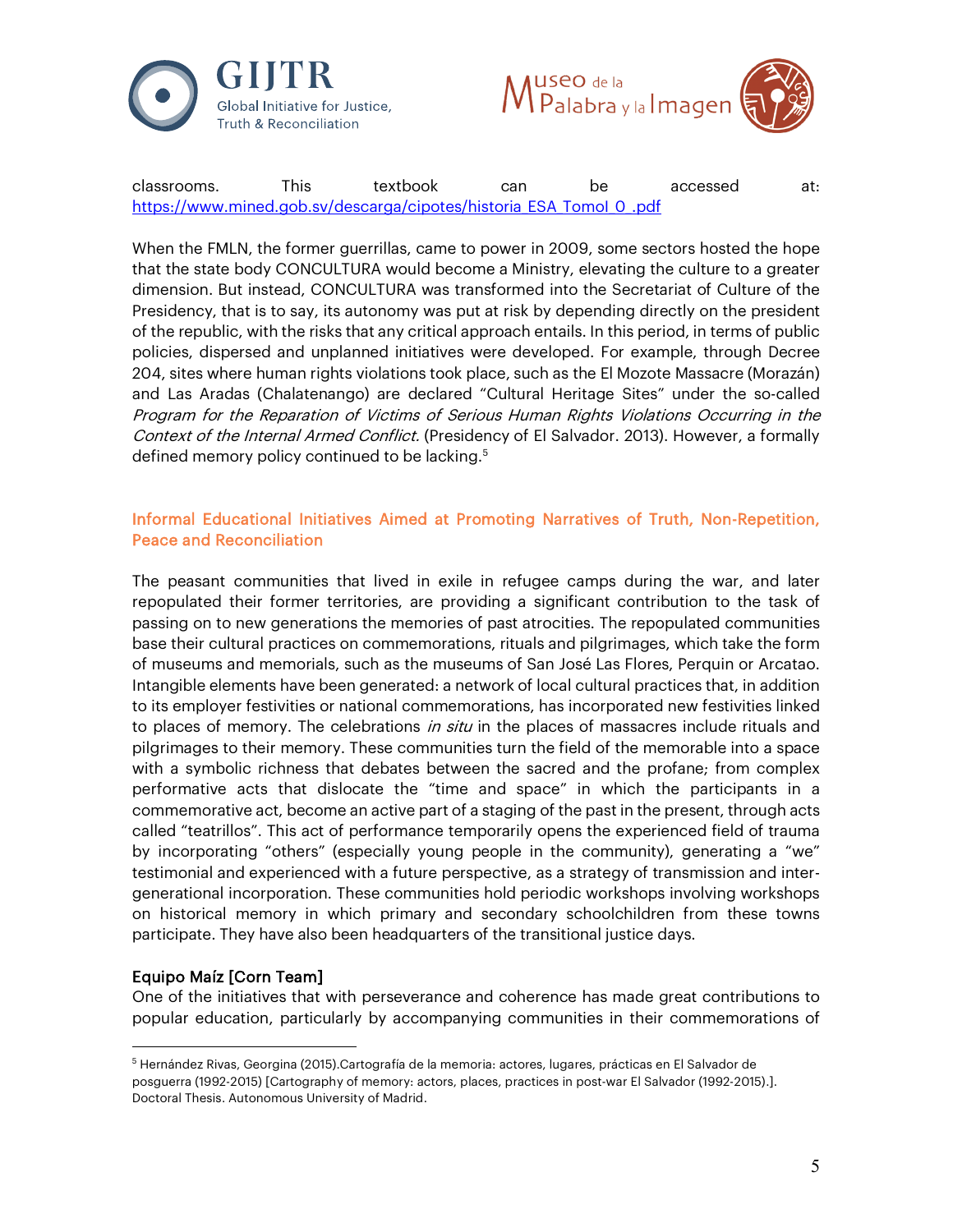



memory, as well as the production of textbooks, profusely illustrated and easy to read, covering topics such as history, memory, gender, environment, migration, inequality. The Corn Team began its work of popular education in El Salvador in 1983, in the midst of civil war. "The main concern of Equipo Maíz was to explain to the communities with which it worked, the roots of the armed conflict, providing information, as well as a method of analysis and transformation of reality, a mission that remains to date and which has been reflected through training processes and popular publications, not only in El Salvador but at the Central American level". We would like to highlight the work carried out by the Asociación Equipo Maíz, which prepared a meticulous chronological map showing the main massacres committed by the army against civilian villages:

#### Pro-Búsqueda [Pro-Search].

The Asociación Pro-Búsqueda [Pro-Search Association] arises from the persistent will and effort of the victims to achieve justice and to know the situation of their children who disappeared during the armed conflict. In 1994, it became an association made up of some 860 relatives of missing children, young people reunited in the search process, volunteers and professionals committed to the defense of human rights. Pro-búsqueda has managed to reunite numerous families dismantled after the disappearance of infants during military operations. It has made efforts to clarify the truth, claim rights, access to effective justice, and demand that the Salvadoran State provide a comprehensive reparation for the victims. Across these lines of work, valuable work has been carried out to recover and promote historical memory, from the perspective of the family members and young people who were relocated. However, it deserves to recognize the public impact at a national, local and international level that educational work has had, which takes memory as a tool for the restoration of peace and reconciliation in El Salvador. Pro-Búsqueda considers that the effort to rescue and promote historical memory fulfills a restorative function when the victims find in these processes a social and remembrance space, which is manifested in actions aimed at the defense of human rights, prevention mechanisms and learning for the present and future of society.

## Cáritas Chalatenango

Through its line of historical memory, it is conducting intergenerational meetings to address the memory of human rights violations in the context of the massacres committed by the army in the department of Chalatenango. According to Eduardo Maciel, a collaborator of Cáritas, these meetings bring together surviving victims along with local youth. They use the testimony of adults as a memory trigger and generate reflections among young people, with the idea of finding bridges between past memories, comparing them to the experiences of the present, such as the stigmatization of youth, or the militarization of their communities. Another modality is the realization of "intergenerational forums" applying the same methodology. One successful experience was the recent "Commemoration of the Sumpul Massacre," held in San José Las Flores with numerous participants.

## Universidad Centroamericana José Simeón Cañas [José Simeón Cañas Central American University].

In March 2009, this institution installed the International Court for the Application of Restoration Justice, organized by the Human Rights Institute (Instituto de Derechos Humanos de la UCA,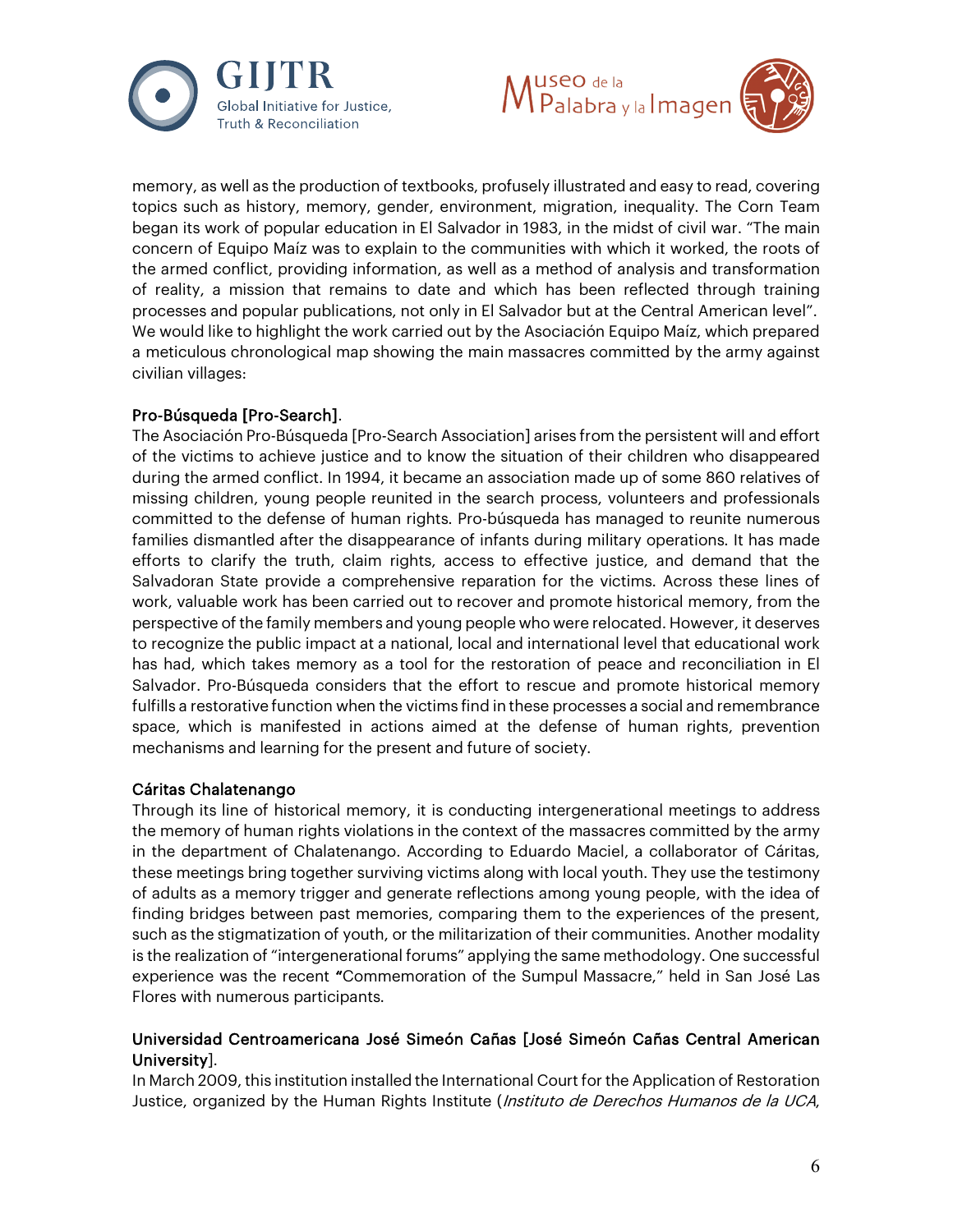



IDHUCA) and the National Coordinator of Victim Committees for Human Rights Violations in Armed Conflict (Comités de Víctimas de Violaciones de los Derechos Humanos en el Conflicto Armado, CONACOVIC).

According to Benjamín Cuéllar (at that time director of IDHUCA), this Tribunal materializes a process of reparation and justice, "as a pedagogical process, since it seeks to make young people aware of recent history in relation to Human Rights".

This initiative is a restorative justice mechanism that is carried out with the direct participation of victims and communities, discussing the events that affected them, identifying their causes and specifying sanctions. In this process, regret, admission of guilt and reparation of victims by the perpetrators are basic, in order to restore relations between the offended persons and their offenders, as well as those of their communities.

José María Tomás, president of the International Tribunal for the Application of Restorative Justice, said "remembering crimes and human rights violations is useful but not enough; it is necessary to achieve reconciliation through the clarification of the truth and the search for justice regardless of who the accused are".

The Court decided to judge cases of torture, forced disappearances that occurred during the armed conflict. The first case exposed was that of Francisco Ramírez Avelar, former journalist of the newspaper *Independiente*, who was captured and tortured by the National Police, causing him irreparable physical harm. The people who joined the first Court in 2009 were Paulo Pires Junior, President of the Brazilian Amnesty Commission; Belisario dos Santos, former Secretary of Justice and Defense of the Citizenship of the State of São Paulo (Brazil); José Ramón Juániz, President of the World Attorneys, section Valencia (Spain); José María Tomás, president of the Foundation for Justice (Spain); Ricardo Iglesias, Salvadoran lawyer and Human Rights consultant and Gloria Giralt of García Prieto, victim of impunity in El Salvador.

By 2019, eleven sessions of this International Tribunal for the Application of Restorative Justice had been held, a unique event in El Salvador and Central America that seeks, from civil society, academia and the victims themselves, to address cases of serious human rights violations during the armed conflict.

Another experience developed by this University (UCA) was created in the midst of the COVID-19 pandemic, promoted by the Master's Degree in Latin American Theology, with the virtual participation of students from all over Latin America. According to its director, Martha Zechmeister, this proposal is made "from a theological perspective, always from the perspective of the victims, as a proposal of inquiry into the living memory of Monsignor Oscar Arnulfo Romero, from below, and as an act of resistance to the realities that afflict the people today". When we asked Theresa Denger, a member of this Master's Degree, about some teaching that she gave them the experience, she answered: "It is important to include artistic activities in these processes, to encourage those who participate, to deploy creativity, something that is born from the reflection of historical memory. Let them make podcasts, or small videos, or write poems, songs; apart from writing a classic academic essay, let them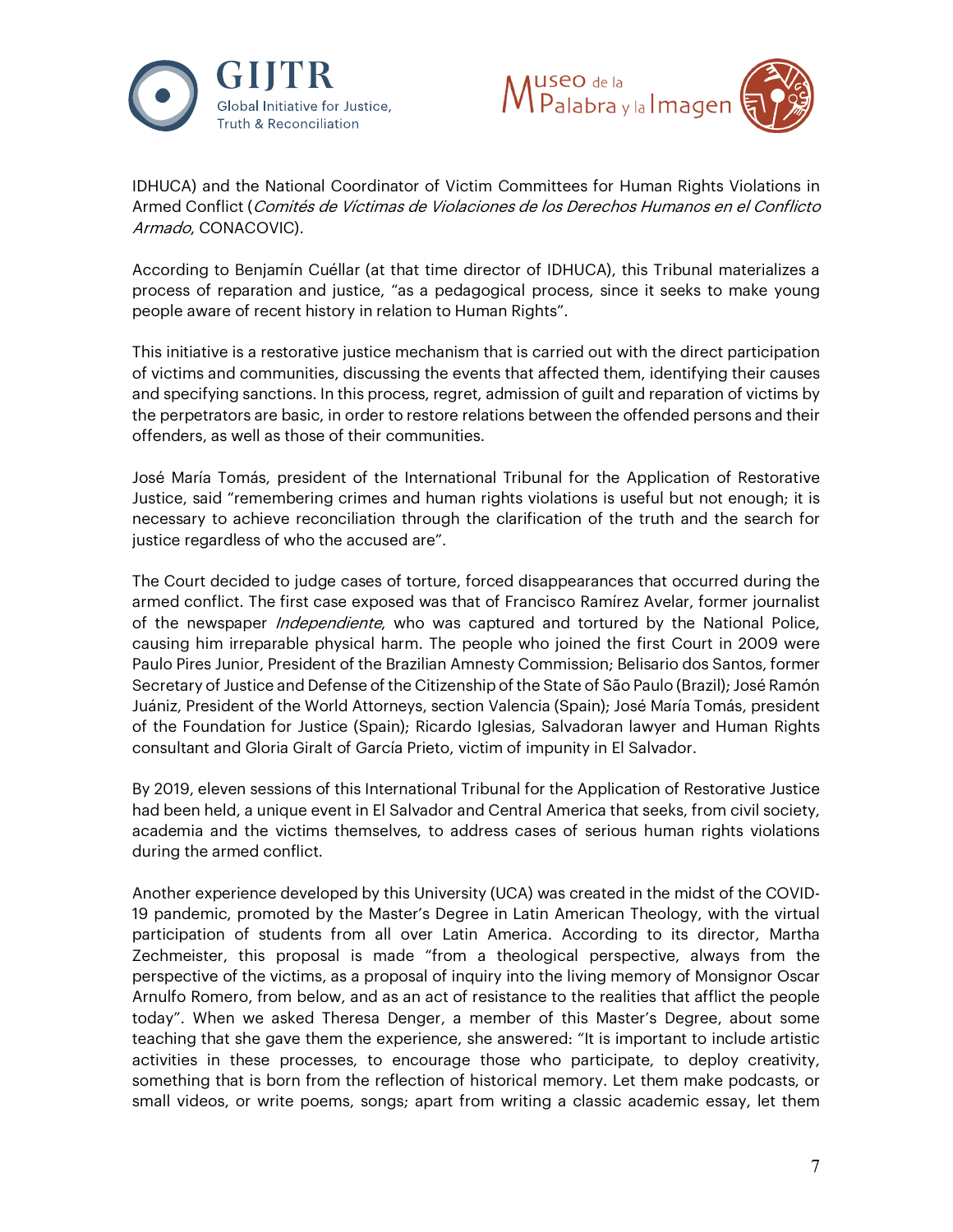



express themselves through art, because we have seen how really very powerful things are born that are then shared, circulated among other students, which also opens the eyes of us who are in the academy, they are other channels for reflection."

#### Museo de la Palabra y la Imagen (MUPI) [Museum of Words and Images]

About the experience of this citizen initiative, a member of the Sites of Conscience Coalition, says its co-founder, Georgina Hernández Rivas states:

"The Educational Reform following the Peace Accords, for the first time, includes in the school curriculum topics that were previously invisible. Taking advantage of this opening, MUPI begins the documentary production of audiovisuals, publications and museographic exhibits on these themes, accompanied by didactic guides for teachers to apply in the classroom. These materials fill a gap in the educational system in the absence of pedagogical materials. We took advantage of this opportunity to enter the educational system through "the back door" by offering exhibitions and audiovisuals, through the network of Casas de Cultura and Educational Centers, with which we were beginning to have informal relations, not officially legitimized. We therefore assumed a supplemental role in the classrooms, given the lack of educational, educational and cultural resources.

The themes addressed by MUPI in its memory processes induce critical and ethical reflection on human rights, and are based on aspects of traumatic, but also excluding and discriminatory history. Examples of this are the exhibitions or publications on the El Mozote Massacre, or the repression of indigenous villages in 1932. All these initiatives place human rights and memory at the center as exemplary axes. For example, the exhibition "Nuestras Voces [Our Voices]" (2013) was created at a time when youth are being stigmatized.On this occasion, the life story of "Chiyo"[6](#page-7-0), a Salvadoran peasant boy who lived through the violence of the war, was used so that the young people could identify with his experiences. This point of empathy and shared humanity put human rights at the center, this time, to denounce the effects of war on children, and to encourage adolescents and young people to become human rights defenders. The exhibition was accompanied by workshops that allowed the creation of the Central American Network of Youth Human Rights Defender[s7](#page-7-1) , a group created by MUPI, which produced reports and audiovisuals, and made use of the web and networks, to denounce cases of stigmatization and violence, which live in the context of the Central American reality. Of these workshops developed with young people aged 14–18, leadership has emerged in the defense of human rights, which represents a valuable generational change.

A successful MUPI proposal in terms of the production of textbooks has been the book Luciérnagas en el Mozote [Fireflies in el Mozote]<sup> $\beta$ </sup>, published in 1996, which establishes the truth in front of the El Mozote Massacre, hidden for years. This book, which has 13 editions, has informally become a textbook in numerous public and private educational centers.

<span id="page-7-1"></span><span id="page-7-0"></span><sup>7</sup> [https://archivomesoamericano.org/media\\_objects/9019s247x](https://archivomesoamericano.org/media_objects/9019s247x)

<span id="page-7-2"></span><sup>8</sup> [https://es.scribd.com/document/59134893/Aplicacion-del-analisis-narratologico-a-la-muestra-Luciernagas-en-El-](https://es.scribd.com/document/59134893/Aplicacion-del-analisis-narratologico-a-la-muestra-Luciernagas-en-El-Mozote-de-Carlos-Henriquez-Consalvi)[Mozote-de-Carlos-Henriquez-Consalvi](https://es.scribd.com/document/59134893/Aplicacion-del-analisis-narratologico-a-la-muestra-Luciernagas-en-El-Mozote-de-Carlos-Henriquez-Consalvi)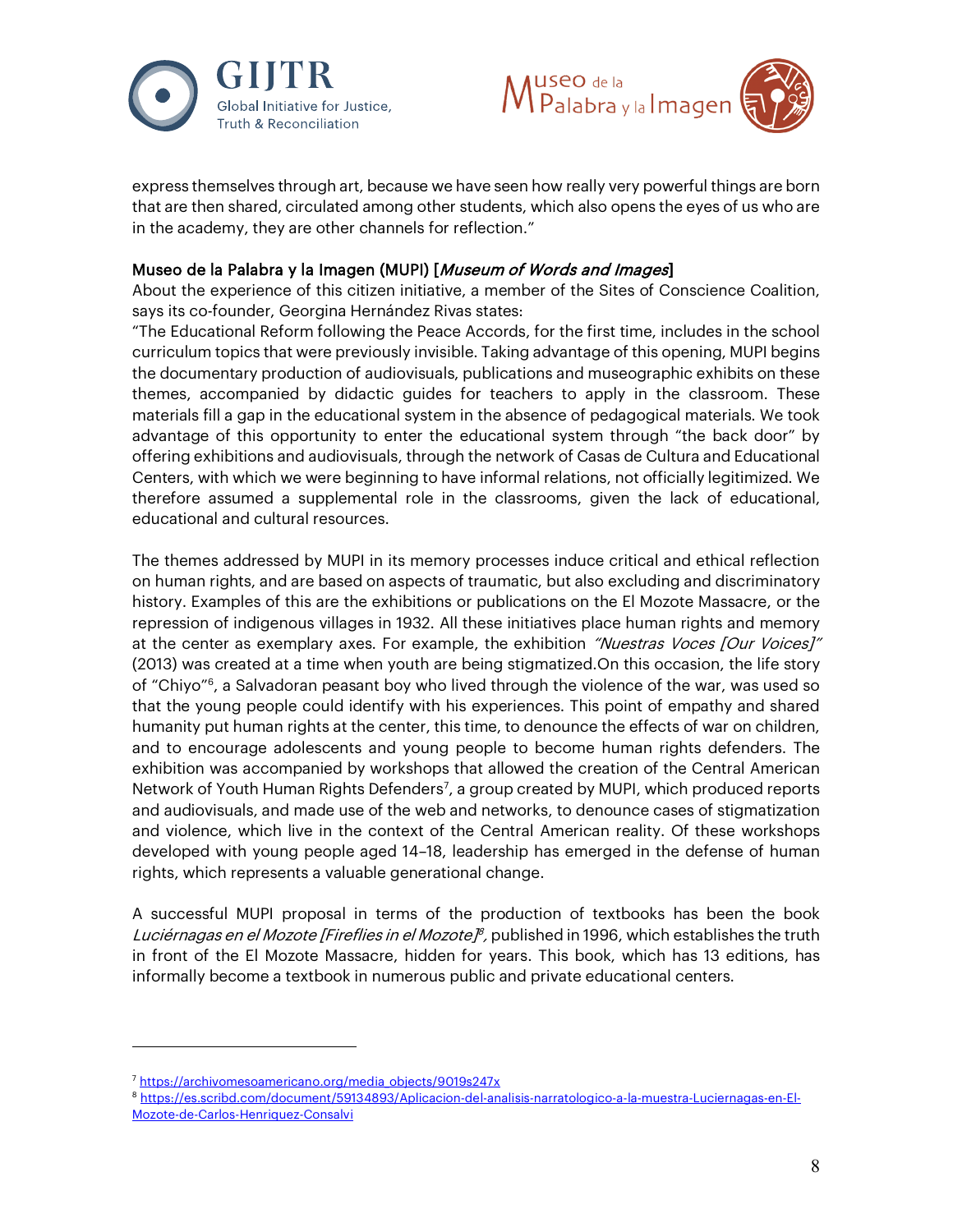



With a gender perspective, MUPI has rescued several women made invisible by official history, such as Prudencia Ayala, who defied patriarchal society by running for president of El Salvador in 1930, despite the fact that the laws denied her that right. Publications and cartoons have been made about this character and other women, to be used in classrooms.

In response to the discrimination and exclusion of indigenous peoples, the Museo de la Palabra y la Imagen (MUPI) has created board games such as "Los Izalcos", as well as exhibitions and textbooks on the memories of indigenous communities. These have been shared in educational and cultural centers.<https://www.ccesv.org/evento/el-juego-de-los-izalcos/>

With the change of government in 2009, MUPI was able to move from working informally with schools and teachers to establishing agreements with the Ministry of Education, which facilitated the development of guided tours of the Museum for hundreds of school groups and their teachers, especially in rural areas. At the same time, these agreements included holding a day of historical remembrance in schools in the 14 departments of the country, which consisted of the installation of exhibitions, film forums and lectures.

Subsequently, it was possible to coordinate with the Ministry of Education, the realization of training workshops for teachers on historical memory, providing basic theory on memory and identity, and facilitating a guide to develop classroom projects for the recording of historical memory or oral tradition with elementary level students, as a complement to the thematic content in the basic level educational programs of the Ministry of Education, mainly in the subjects of Social Sciences and Language.

At the same time, MUPI produced documentaries, textbooks, didactic games and developed photo-forums and workshops, as well as actions to document and accompany the efforts to contribute toward memory made by some communities. With regard to methodological lines, subordinate voices were incorporated to question discrimination and injustice. To this end, oral history was prioritized. Here, testimony is the referential source to bring out silenced stories from the shoadows and create spaces for reflection and revision of contemporaneous history linked to rights and situated in a process of transitional justice. In fact, the first publication, Luciérnagas en El Mozote, is based on the testimony of the sole survivor of the massacre. This formula of combining testimony, field research and the use of the archive, gave way to the creation of exhibitions, with artistic installations and performances that make the museum tour more attractive and interactive.

Another initiative promoted by MUPI has been Escuelas de Paz [Schools of Peace], which is developed in schools vulnerable to *maras* or youth gangs. A process of conflict transformation and violence prevention, through workshops with a ludo-pedagogical methodology through art and culture. In addition to participation by students aged 12–18, workshops are taught by teachers who multiply these tools in their respective classrooms. This undertaking was awarded the Intercultural Innovation Award by the UnitedNations Civilizations Alliance, UNAOC, in 2019. <https://tdh-latinoamerica.de/?p=4249>

On the impact of these strategies on the education system, Mneesha Gellman states: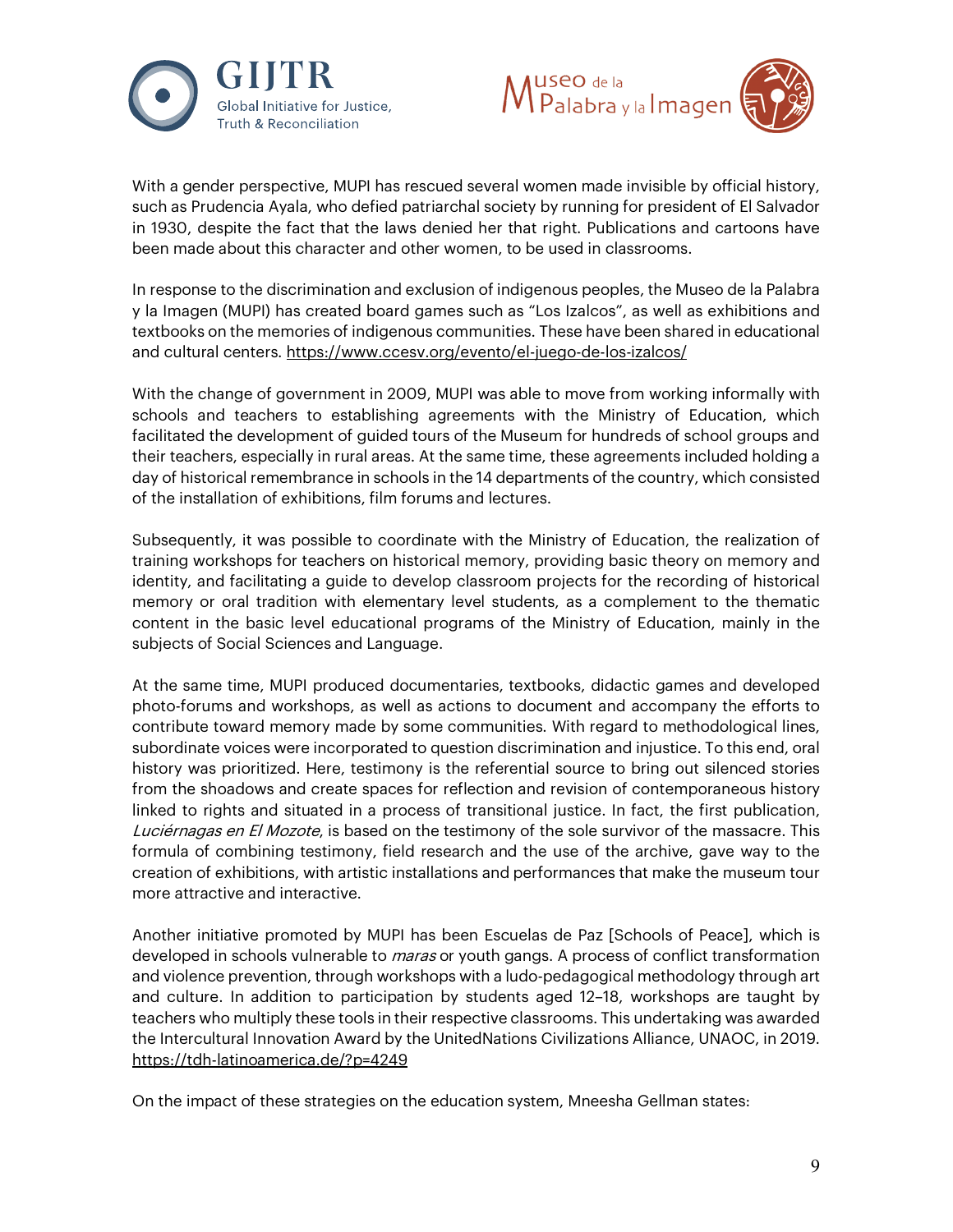



"The Museo de la Palabra y la Imagen (MUPI) shows an example of a way to break the culture of official silence and misinformation that could affect future generations. School-age children, teachers and parents who accompany MUPI visits come into contact with alternative narratives that they may not otherwise encounter. Moreover, during teacher-facilitated discussions, they are given the opportunity to practice and engage in respectful dialogue on topics previously considered sensitive or controversial. High school students visiting MUPI can refer to the alternative history presentation. Those at other school levels can similarly use MUPI's exhibits to fill in the gaps and compensate for the spaces of silence that permeate the Salvadoran educational system.".<sup>[9](#page-9-0)</sup>

#### Successes And Challenges In The Search For Truth, Memory And Non-Repetition

#### A Monument to Memory and Truth

Its design and construction by the civil society, places it as a successful undertaking that overcame the obstacles placed by the lack of interest of the state and political sectors, in addition to achieving the intervention of multiple actors: victims, family members, Human Rights associations, independent museums and universities.

This experience arises from the Commission of Truth, which, among its recommendations to Salvadoran society, stipulated the construction of a National Monument with the names of civil victims of human rights violations. Years went by, and as there was no will from the State or the signatories of the Peace Accords to implement this recommendation, relatives of victims and civil society organizations formed the "Pro-Monument Committee", which with great effort achieved in 2003 the inauguration of the "Monument to Memory and Truth", which contains nearly 30,000 names of civilian victims of human rights violations. Located in a popular park in the capital, San Salvador, it has become a site of memory, which generates practices that include the pilgrimage of communities and relatives of disappeared, murdered and massacred victims to pay homage to their murdered or disappeared relatives, configuring a "community of memory" that share "the loss", but now also "a place to process mourning". For this reason, every November 2, on the traditional All Souls' Day, it spontaneously gathers hundreds of people.

One of the purposes included in the Monument Committee's initiative is the educational component and the establishment of the historical memory of the violation of human rights. This process required the training of experts in memory pedagogy. In this sense, initiatives were created to support the training of trainers who developed participatory workshops with young people for the transmission of memories and the significance of the memorial.

The Museo de la Palabra y la Imagen, and other initiatives have developed talks and guided visits to the Monument, which they have described as "an open-air classroom, so that the new

<span id="page-9-0"></span><sup>9</sup> Gellman, Mneesha. 2015. "Teaching silence in the schoolroom: whither national history in Sierra Leone and El Salvador?" Third World Quarterly.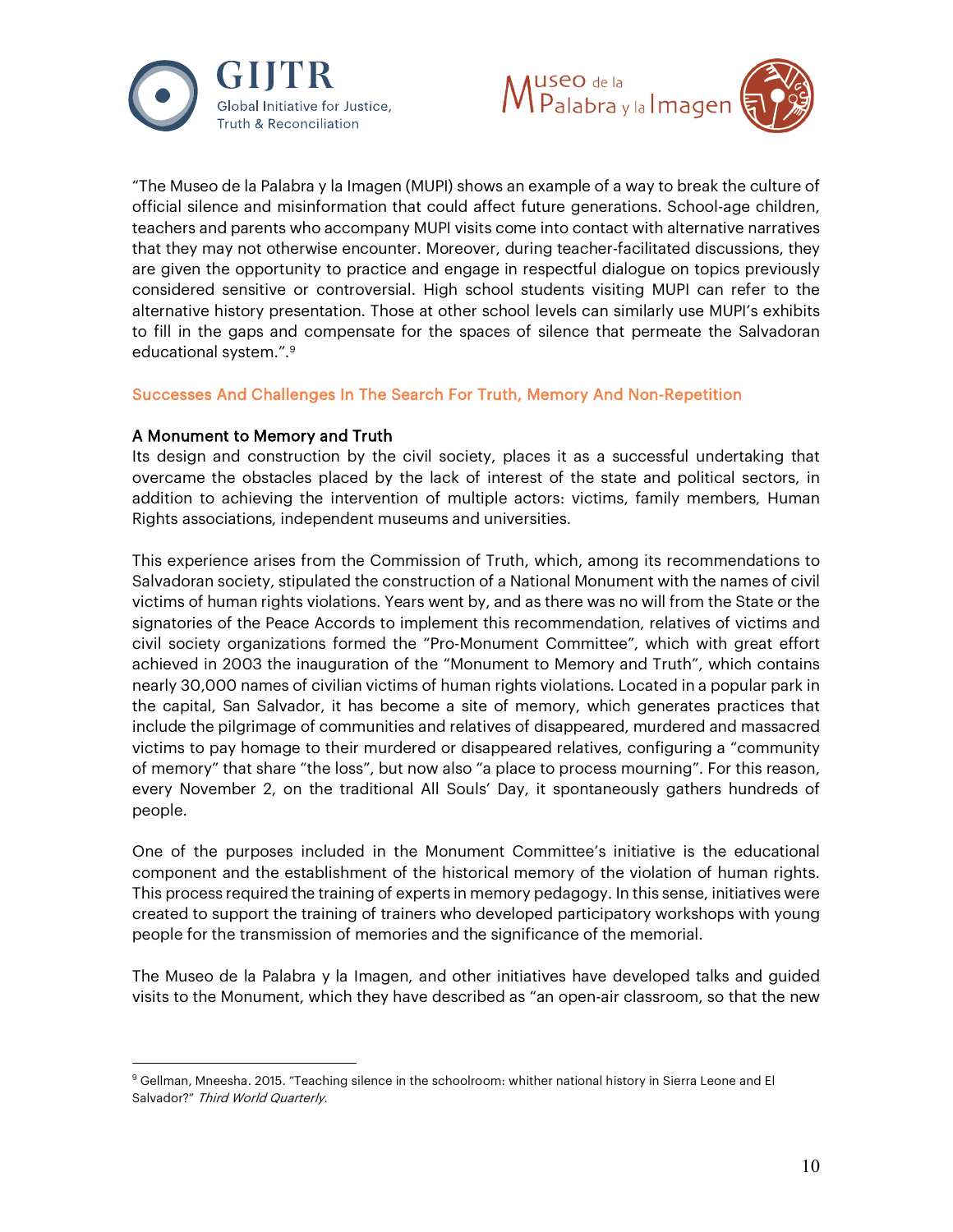



generations can create a bridge between the memories of the past and the reality they experience in the present, in relation to respect for their human rights".[10](#page-10-0)

<span id="page-10-0"></span><sup>10</sup> [https://archivomesoamericano.org/media\\_objects/xg94hp54d](https://archivomesoamericano.org/media_objects/xg94hp54d)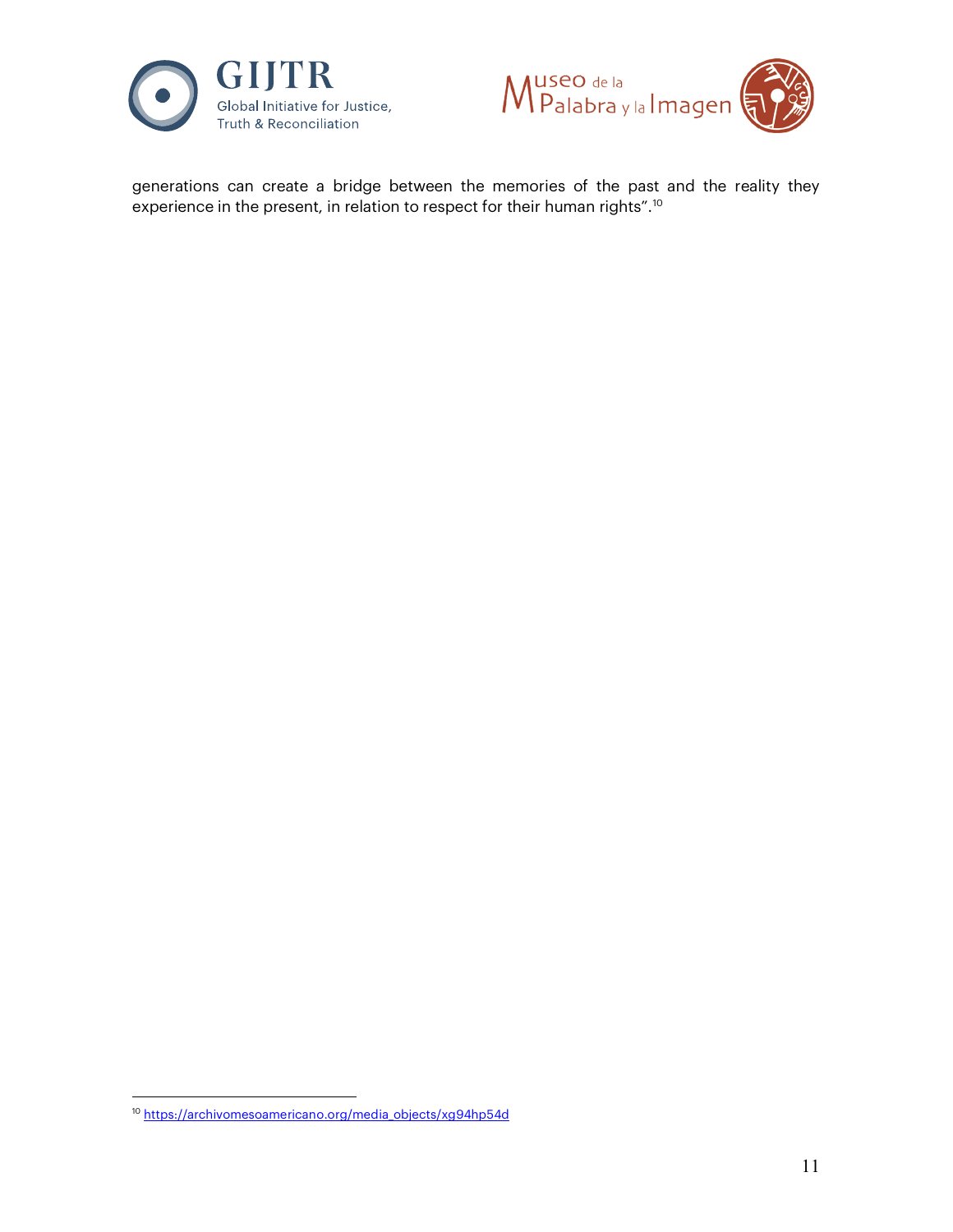



# Section 3: Lessons, Reflections and Recommendations

## Participation of Multiple Actors in Support of Governmental Action in Curricular Reforms or the Educational System

Educational reforms in El Salvador have responded to the demands of teachers and other sectors, requesting the inclusion of content that was not included in the official curriculum prior to the peace accords. During the two terms of the FMLN government (2009-2019), there was an openness to work on the issues of memory, human rights and restorative justice. One of the most significant contributions of this period has been this tool to promote citizenship, which accompanies the development of the subject of Morals, Civility and Civics:

Ciudadanía, memoria y cultura de paz en El Salvador. [Citizenship, memory and culture of peace in El Salvador]. Caja de herramientas para docentes y educadores [Toolbox for teachers and educators] (2018).

This proposal is designed to work preferentially with students in middle school  $(7<sup>th</sup>$  to 9<sup>th</sup> grade) and high school (10<sup>th</sup> to 12<sup>th</sup> grade), and is directly and expressly aligned with the educational policy established by the Ministry of Education. In this sense, if the first module is designed to work on some of the contents of the subject of Morals, Urbanity and Civics of the Social Sciences curriculum, the second module is part of the efforts made by the Ministry of Eduction to promote coexistence and a culture of peace at school.

The origin of this project dates back to July 2016 when the Office of the Human Rights Ombudsman (PDDH), the Auschwitz Institute for Peace and Reconciliation, and the support of the photographic archive of the Museo de la Palabra y la Imagen, launched an educational project appropriate to the Salvadoran reality that, aimed at children and adolescents, had the purpose of contributing to strengthen democratic values and the culture of Human Rights in el Salvador. The toolbox is intended to work on democratic citizenship, memory and culture of peace in Salvadoran schools and other educational spaces. Using a participatory methodology, a working group was formed from the educational community, civil society and various public institutions in el Salvador. A diagnosis was made of the educational and social situation of young people in El Salvador, on the basis of which parameters were established for a work proposal that would seek, on the one hand, to respond specifically to the needs of the context and, on the other, to consider strategies that would serve to maximize the impact of the project and guarantee its long-term sustainability.

This initiative also came together with a series of efforts promoted by the Ministry of Education (MINED), in commemoration of the  $25<sup>th</sup>$  anniversary of the Peace Accords, carrying out a systematic reflection exercise to rethink the role of the educational system in the process of building a culture of peace in the country, strengthened by the implementation of an ambitious teacher training plan, which went hand in hand with the development of the curricula of a new subject on Morals, Urbanity and Civics and the beginning of a process of revision of the national curriculum in the area of Social Sciences.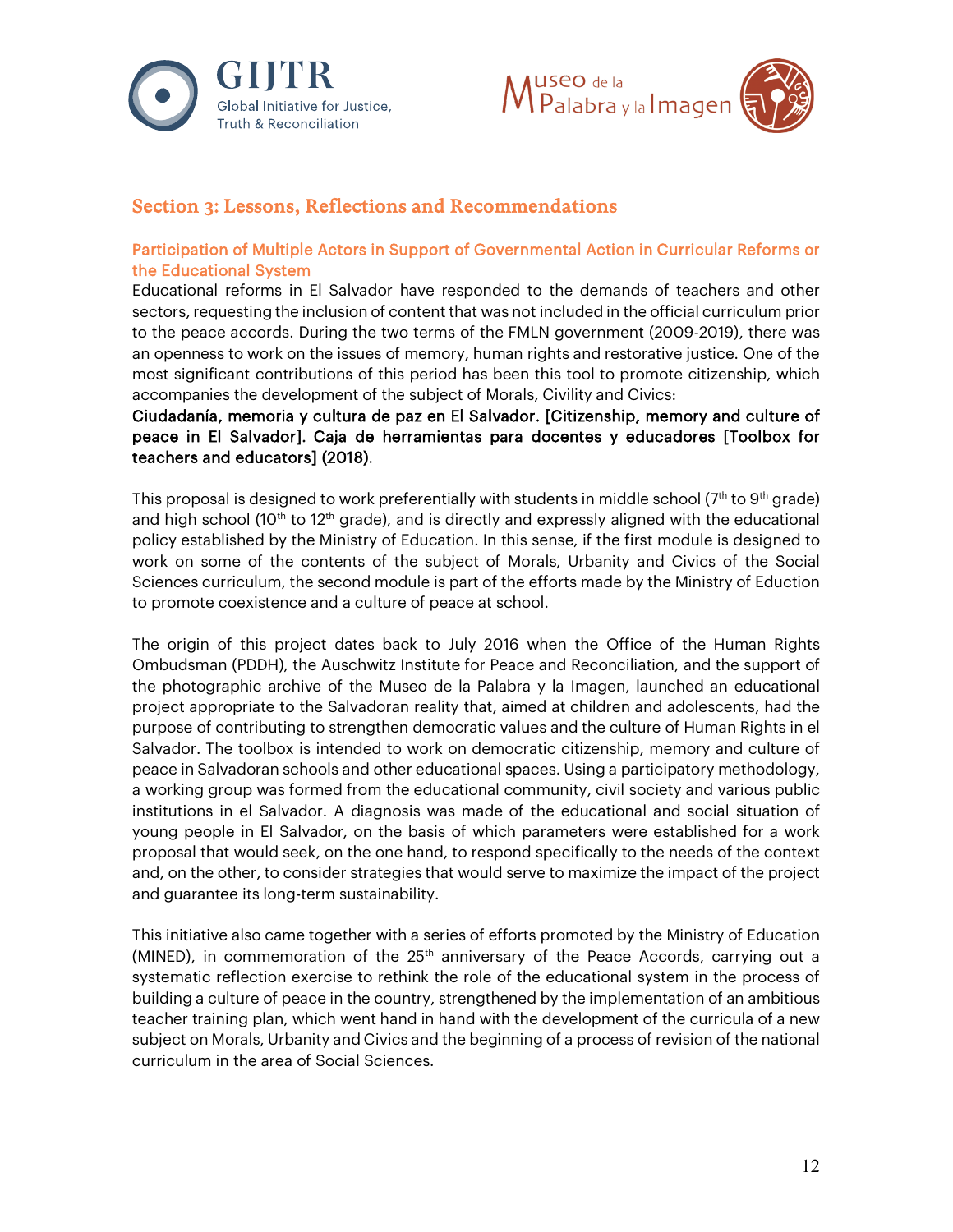



Considering the affinities and parallels between the objectives of this proposal and the work being promoted by MINED to strengthen citizenship skills and the culture of peace in El Salvador, the Auschwitz Institute and the PDDH consolidated a working agreement with the Ministry of Education through the signing of a Memorandum of Understanding which, among other things, provided for coordination between the three institutions in relation to the implementation of the toolkit and additional cooperation in areas of shared interest for the consolidation of this work.

As an educational intervention, the scope of action proposed by this project focuses on an effort to recover the social fabric and the revaluation of public space, from the school and towards the community. In this sense, one of the fundamental objectives of the project is to generate spaces for coexistence that contribute to making schools a safer place, maximizing their transforming potential and their capacity to generate preventive attitudes and behaviors in the social context. The project is thus conceived as a broad proposal for intervention in the school, with the objective of reinforcing its solidity as an educational institution and as a nucleus for the promotion of a culture of peace, democratic participation, prevention of violence and appreciation of respect for human rights.

As a whole, the objective is to strengthen the capacity of teachers, educators and educational managers to work on democratic citizenship in schools and contribute to consolidating a culture of peace in the country. It should also be used by interested civil society organizations outside the context of formal education. The three volumes of this >Toolbox can be downloaded for free at: : https://www.mined.gob.sv/download/ciudadania-memoria-y-cultura-de-paz-en-elsalvador-memoria-ciudadana

#### Informal Initiatives, Challenges and Lessons Learned

In the face of certain government policies that hinder the work of civil society organizations, a relevant lesson is the important role played by informal networks of teachers, organized communities and youth groups, which has made it possible to expand and maintain the work or practices of memory. The specific case of the informal networks of teachers interested in the training processes, which have allowed the continuity of the work despite the obstacles generated by the recurrent political changes in the country.

We can add the following elements as lessons learned from El Salvador's experience:

- The memory management processes (documentation, rescue, dissemination and practice) are an element of intergenerational connection, which can improve social coexistence and contribute to the construction of collective identities.
- The processes of memory training must include theory and experiential activities that allow reflection, so that the participants can make the link between their personal and family lives, historical events and current reality.
- The educational processes for peace education must be experiential and practical, in order for children and youth to be able to assimilate and visualize how abstract elements such as symbolic violence, empathy, solidarity, etc. and all the values related to the subject are manifested.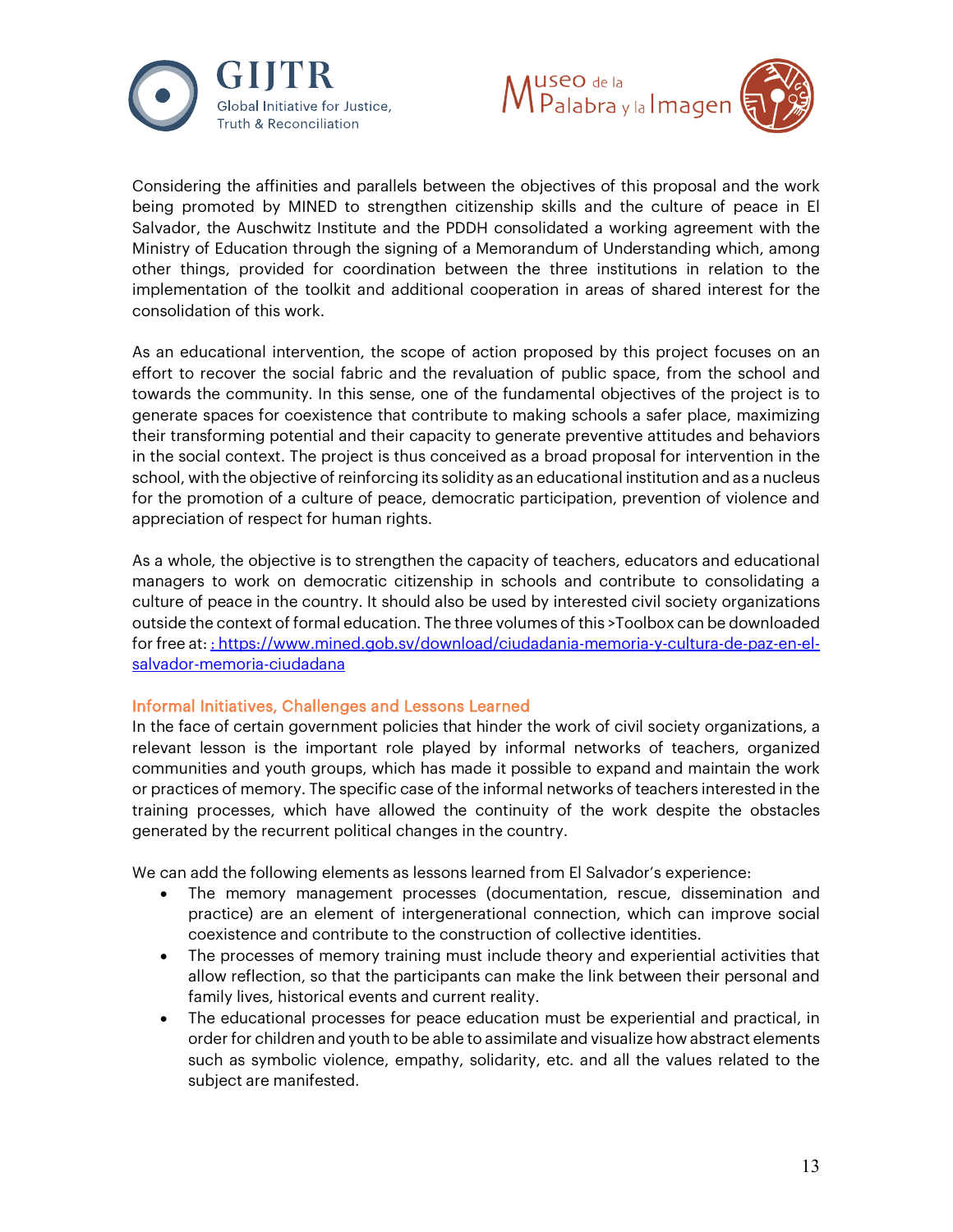



- The educational processes for the topic of memory, peace education or violence prevention must be carried out from a popular educational methodology or educational background, which will facilitate conceptual assimilation and understanding.
- Since the signing of the Peace Agreements, the teaching of the practical application of Human Rights and Justice has been deficient, in the daily life of the population, so it is necessary to work on how to visualize the exercise of those rights, and particularly the right to justice that the entire population has.
- While it is important to establish links with state institutions to work on the topic of memory, it is more important to maintain work with other actors involved in educational tasks such as teachers or community promoters, since they are direct links with the population.

## Some Recommendations that Could Have Applications in Other Contexts

In societies where impunity persists, a successful model that could be replicated in other latitudes in search of truth, memory and non-repetition, is the experience generated with the International Tribunal for the Application of Restorative Justice, organized by the Human Rights Institute of the UCA (IDHUCA) and the National Coordinator of Committees of Victims of Human Rights Violations (CONACOVIC).

This project is a non-governmental public policy modality, being integrated by experts in justice and human rights from several countries. Since 2009, the Court has been sitting in various localities or communities in the country to examine cases of massacres, summary executions, torture, rape, forced disappearances, many of them still unknown by the country's justice system, issuing respective sentences with the testimonies of all of them, legal grounds based on international criminal law and human rights conventions, petitions from the victims and a review of the position of the Salvadoran State in relation to them. Among its objectives, we can mention:

- Reflect on how to proceed with respect to the more than 80 cases filed with the prosecutor's office that are at a standstill.
- Promote a transitional justice law.
- Reinforce the petition to reopen the case of serious violations of Human Rights.
- Initiate processes for meeting victims and military/polices.

#### Memory mapping

We highlight as a good practice the participatory mapping exercise developed with communities that, as a result of the armed conflict, experienced displacement, exile and repopulation. Cartography proves to be a highly effective tool for extracting information and places the people participating in these workshops in a new role, that of social cartographers, in that they are capable of capturing information on the territories inhabited and showing their transformations. Apart from the value that participatory mapping brings to recreate past events, there are other fundamental values we would like to highlight. These include therapeutic mapping, in such a way that the revelation of traumatic episodes becomes a healing factor and, on the other hand, the value obtained from the strengthening of the bonds of group cohesion, that is, the collective construction of the story through empathy and synergy with the other